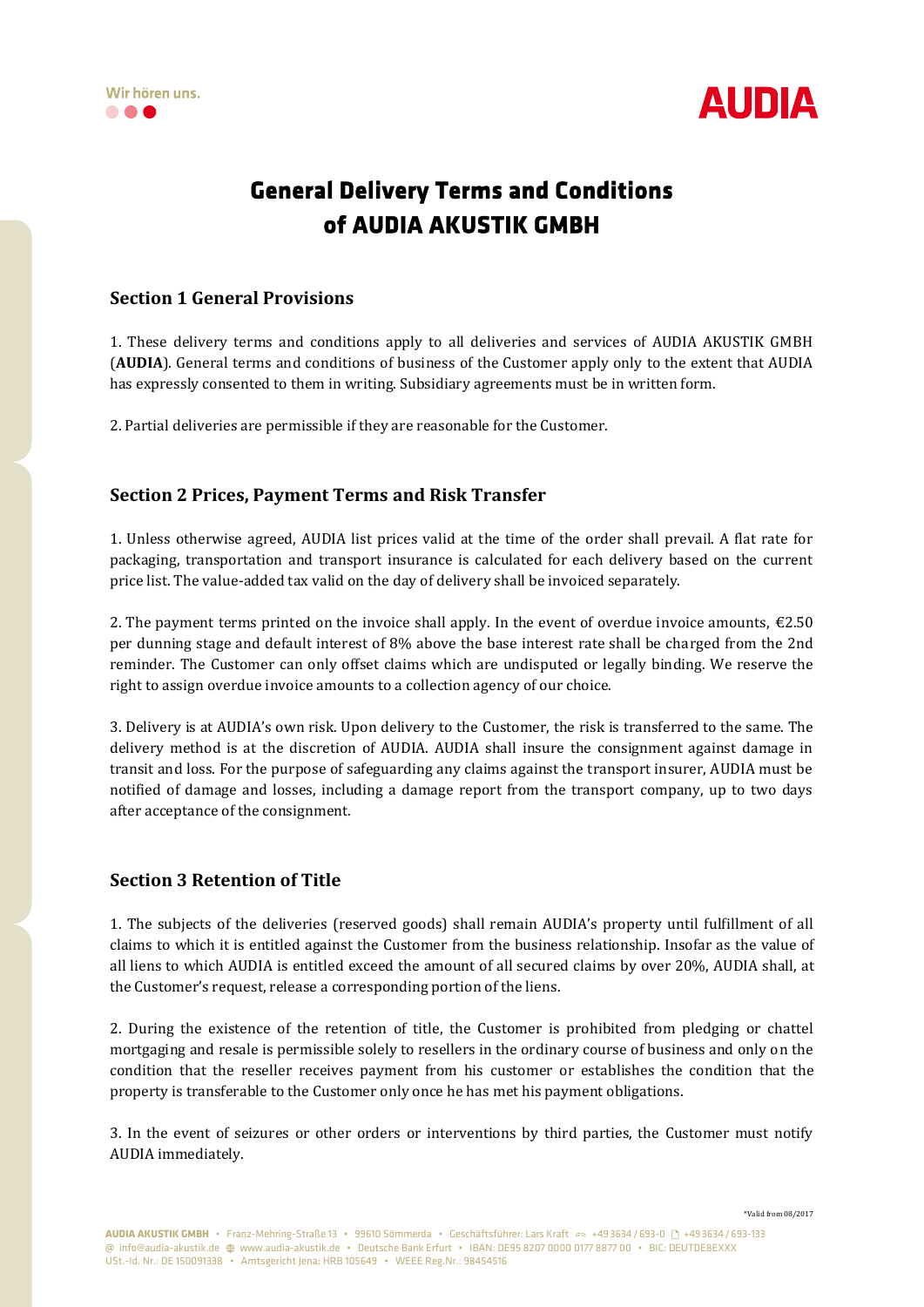



4. Should the Customer breach his obligations, and specifically pay late, AUDIA is entitled to rescind and withdraw from the contract; the Customer must surrender the goods. If the retention of title is withdrawn or asserted, AUDIA need not rescind the contract; these acts or the seizure of the reserved goods by AUDIA do not entail the rescission of the contract, unless AUDIA has expressly stated this.

#### **Section 4 Guarantee**

AUDIA shall grant the end user a three-month manufacturer's guarantee (calculated from the date of delivery to the end user) on the custom-made earmolds delivered by it and issued by an authorized dealer to an end user, as well as a six-month guarantee on hearing protecting plastics. For hearing aids, technical components and accessories, AUDIA shall grant the end user a 12-month manufacturer's guarantee.

The guarantee is granted on the basis of the following conditions:

- 1. Guarantee claims are excluded in the event of improper handling or standard wear and tear, or if repairs have been made by third parties who should remedy the defect claimed under the guarantee.
- 2. The AUDIA guarantee is valid only if an authorized dealer has completely filled in the warranty card at the time of sale.
- 3. The AUDIA guarantee does not affect any legal or contractual warranty claims.

#### **Section 5 Right of Return**

Rescission after the start of production or the exchange of faultless deliveries is excluded in custom-made production and is a matter of goodwill in each individual case. An exception to this rule is the return of goods in their original packaging, which has been agreed upon in writing beforehand. In such cases, AUDIA is entitled to charge a handling fee of 10% of the invoice amount.

#### **Section 6 Material Defects**

1. If the delivery object is defective or missing warranted characteristics at the time of risk transfer, AUDIA AKUSTIK GMBH shall issue a guarantee for the brand new products supplied by it. Claims for defects are excluded in the event of a slight deviation from the agreed quality, non-reproducible software errors and natural wear and tear. Under the guarantee, AUDIA shall repair or replace the products which exhibit material and manufacturing defects at the time of the risk transfer, at its discretion and free of charge. AUDIA must always be granted supplementary performance.

2. Guarantee rights presuppose that the Customer has properly complied with his obligations to examine and notify goods as per section 377 of the German Commercial Code (Handelsgesetzbuch - HGB). Reported defects must include a plausible reason for a defect and presuppose proper treatment and care. Visible defects must be reported to AUDIA in writing without delay, but no later than eight days after delivery. The defective delivery items must be kept to hand by an authorized AUDIA representative for inspection in the condition in which they were at the time of the discovery of the defect. Any breach of this obligation excludes warranty claims against AUDIA.

3. The limitation period for warranty claims is 12 months from the date of risk transfer.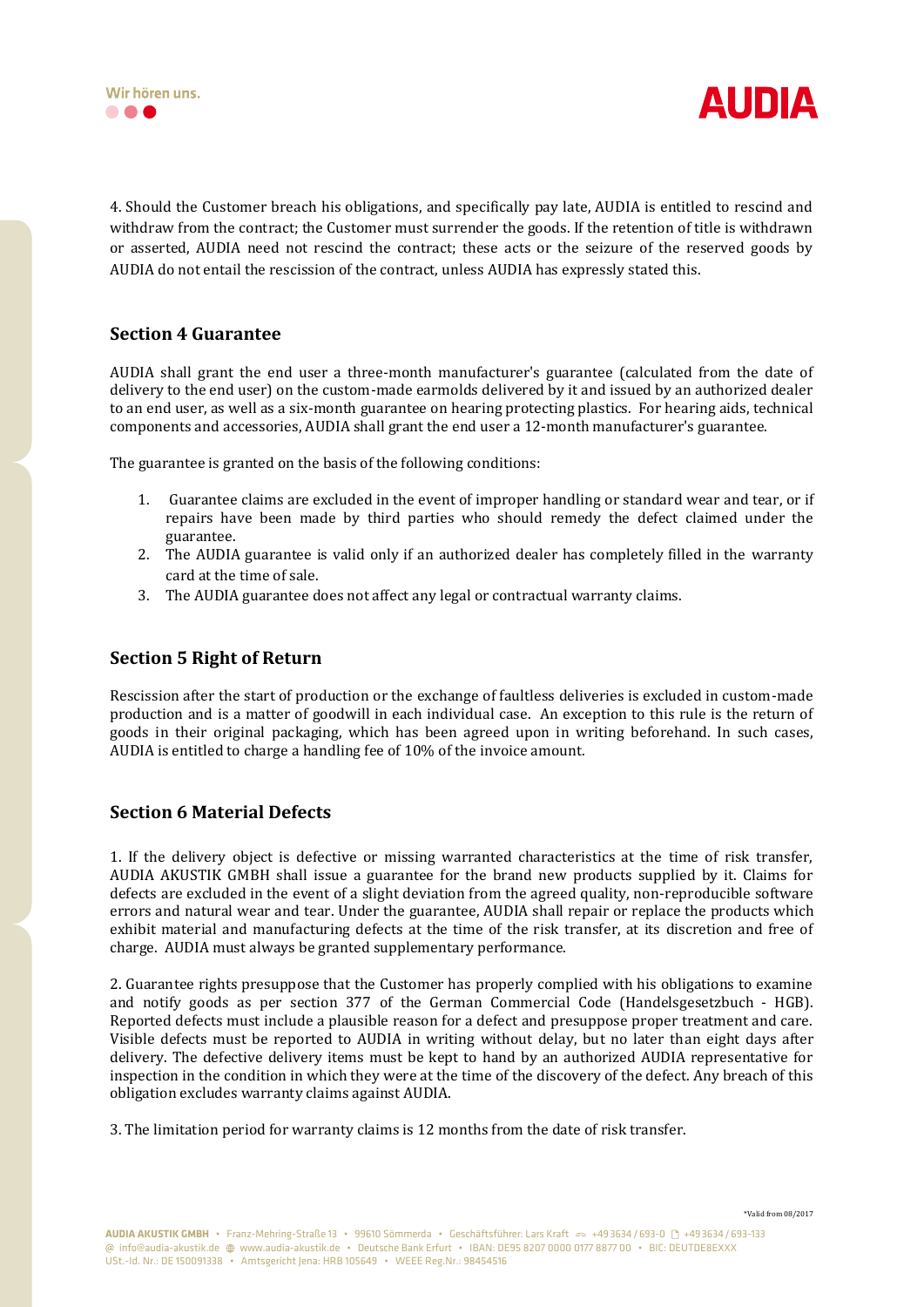



## **Section 7 Defects of Title**

1. The delivery must be provided free of third-party property rights (hereinafter referred to as "Property Rights") in Germany only. If a third party asserts justified claims based on Property Rights against the Customer in connection with the delivery, AUDIA is liable within the period specified in section 6 (3), by virtue of the fact that AUDIA obtains a right of use at its discretion and own expense, or changes the delivered products or replaces them by means of Property Rights. If AUDIA is not able to do so on reasonable terms, the Customer is entitled to the statutory rights of rescission or reduction. In addition, claims for damage by the Customer are based on section 9.

2. The above obligations exist only if the claims of the third party are made on the basis of the supplied products themselves, the Customer informs AUDIA in writing of any third-party claims immediately after they are made and does not acknowledge them. In the event of any other defects of title, section 6 shall apply mutatis mutandis. Any further or other claims of the Customer due to a defect of title are excluded.

#### **Section 8 Right of Recourse**

1. If the end customer claims a defect, the Customer shall refer the end customer to AUDIA's manufacturer guarantee and immediately send the device to AUDIA to assess whether a defect actually exists.

2. Instead of the right to claim for reimbursement pursuant to section 478 (2) of the German Civil Code (Bürgerliches Gesetzbuch - BGB), AUDIA grants the Customer the right to demand that AUDIA carries out the supplementary performance itself. The supplementary performance is free of charge, thus the Customer will not incur any expenses. In the event of subsequent performance by means of subsequent delivery, AUDIA reserves the right to claim compensation for the actual uses derived.

3. Claims by the Customer based on the expenses required for subsequent performance, in particular transport, road, work or material costs, are excluded insofar as expenses are increased because the object of the delivery has subsequently been transferred to a place other than the place of performance, unless the shipment corresponds to its intended use.

4. A right of recourse exists only insofar as the Customer has not concluded any agreements with his buyer which go beyond the statutory claims for defects.

#### **Section 9 Other Claims for Damage**

1. Further claims for damage and reimbursement by the Customer (hereinafter referred to as "Claims for Damage"), irrespective of the legal basis, in particular for any breach of obligations arising from the contractual relationship and unlawful action, are excluded.

2. This does not apply, where liability is mandatory, e.g. under the Product Liability Act (Produkthaftungsgesetz - ProdHaftG), in cases of intent, gross negligence, injury to life, body or limb, or the violation of fundamental contractual obligations. However, Claims for Damage due to the infringement of fundamental contractual obligations are limited to the foreseeable damage which is typical of the contract, except in the case of intent or gross negligence or injury to life, body or limb. A change of the burden of proof to the detriment of the Customer is not connected to the above regulations.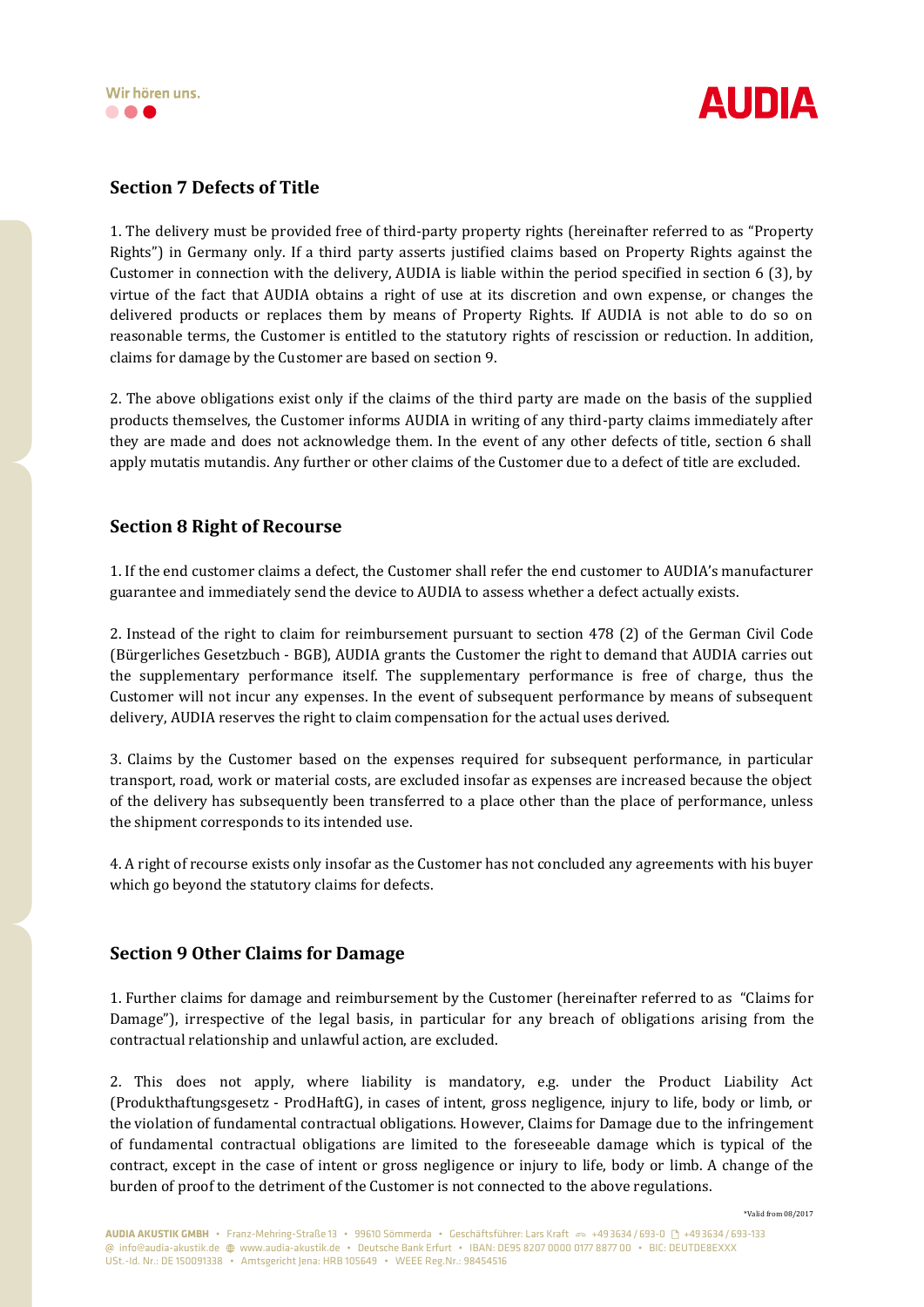



3. Insofar as the Customer is entitled to Claims for Damage under this provision, such claims shall lapse based on the time period applicable to the material defect claims (section 6 (3)).

#### **Section 10 Software**

1. If we make software available with our products, the Customer and the operator authorized by the Customer shall be granted the unlimited, non-exclusive and non-transferable right to use this software on the products with which it was delivered in unchanged form and for the purposes stated in the product description.

2. Software and the accompanying documentation must not be passed on to third parties – except for operators authorized by the Customer. The Customer may not reverse engineer or translate programs or remove any program parts.

3. The usage fee for the software provided with AUDIA's products is included in the purchase price, unless otherwise agreed. Extensions to the performance of products delivered to the Customer by means of software shall entail a charge. If the Customer has third-party service work on the products carried out himself or on his behalf, AUDIA's rights to use the service software require a license agreement beforehand in return for ongoing payment.

## **Section 11 Repair Terms and Conditions (Outside the Scope of the Guarantee or Warranty)**

1. If a cost estimate is not expressly requested, the repair shall be carried out against payment of the AUDIA cost estimate valid on the day the order is placed. If the repair order does not come about due to a requested cost estimate, AUDIA shall charge for the handling costs incurred. The costs for the submission and return of repair equipment as well as the packaging costs must be borne by the Customer.

2. Repair defects must be reported to AUDIA in writing and are permitted only up to eight days after the arrival of the goods at the destination.

3. Unless time limits are specified in the product information, AUDIA shall provide replacement parts for wear parts and frequently required parts (spare parts) for repair purposes, for a reasonable period, unless our reference source fails in particular cases. As spare parts, we can also offer tested spare parts or other function-retaining solutions.

#### **Section 12 Place of Jurisdiction and Applicable Law**

1. The place of performance and place of jurisdiction for all disputes arising from the contractual relationship is the headquarters of AUDIA, if the Customer is a registered trader.

2. German substantive law applies to the legal relations in connection with this contract, with the exclusion of the United Nations Convention on Contracts for the International Sale of Goods (CISG).